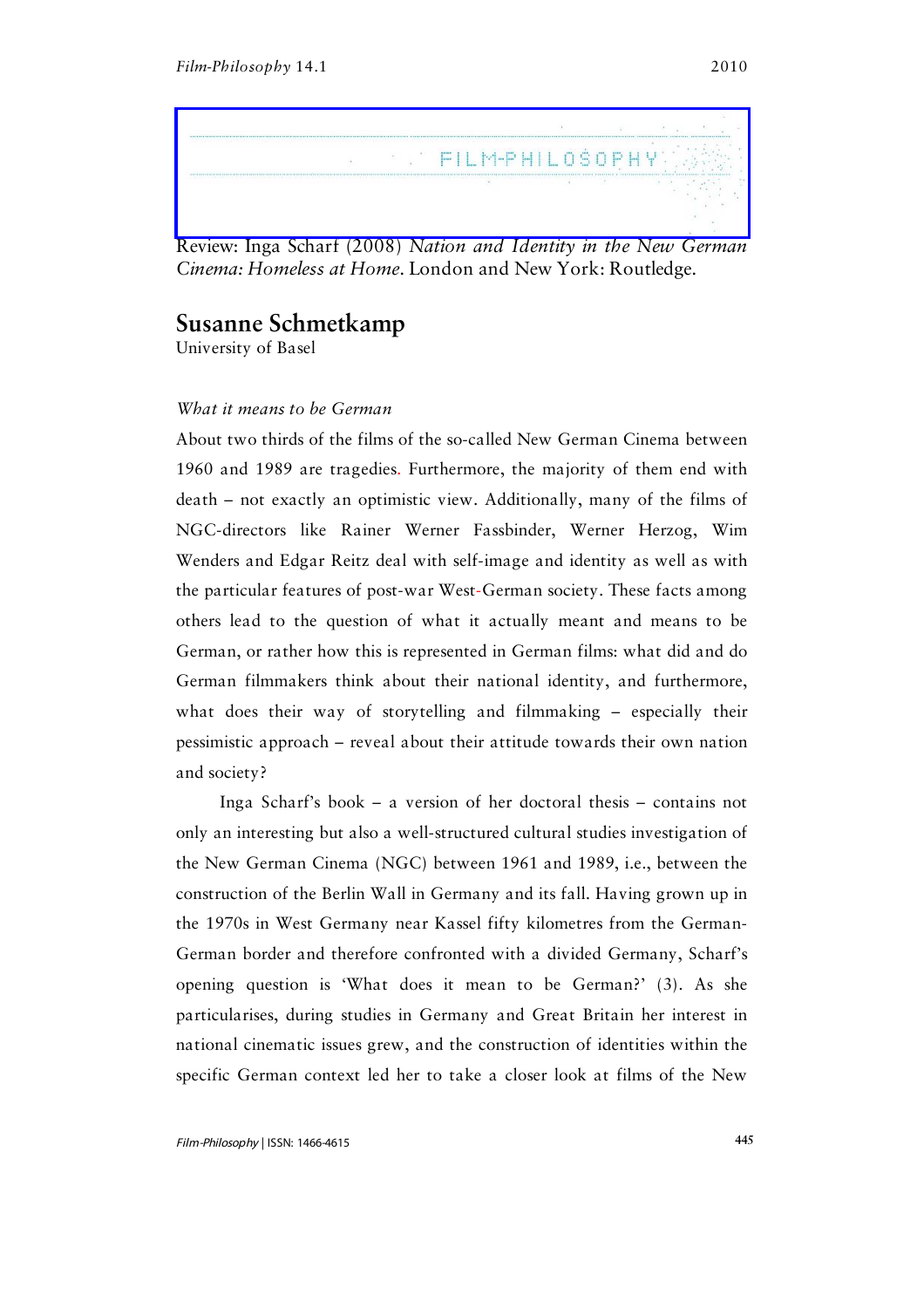German Cinema. In this respect, her interest in German Identity in the postwar era is both personally and scientifically motivated.

Scharf divides her investigation into two parts: Part I is a kind of 'Setting the Scene'. Here, Scharf explores the historical and political background and, hence, the contextual parameters of the NGC: West Germany and its handling of the Holocaust, post-war identity, the Berlin Wall and the relationship between films and the socio-political developments as they are reflected in the NGC. Part II is dedicated to the analysis of eighty-eight productions of the NGC and might be regarded as the core of the whole study. This part contains three chapters, which all at once reflect the main thesis: it is space, time and society that frame both the analysis as such, and, beyond that, the constructions of national identity in West German films within the relevant period. The source of the investigation are films of national and international renowned directors of the New German Cinema like Fassbinder, Herzog, Reitz, Wenders, Helma Sanders-Brahms, Margarethe von Trotta, Paul Fleischmann and others.

In summary it can be stated, that Scharf provides anoverview of new German films – which are important and somehow pioneering still today – from a cultural studies perspective. Moreover, she accomplishes in finding a common ground for all these films and its directors: their respective reflection of national identity, their arbitrary relationship towards Germany, and, last but not least, the consequential paradox of being 'homeless at home'. This investigation is informative and conclusive – for German as well as for non-German readers.

However, because of the need to find a common ground on which to base the films the study does not delve further into the respective differences between the particular films as such and between the different stages, that is between the films of the 1960s, the films of the 70s and finally those of the 80s. There is rather a tendency to generalise at the cost of the complexity of every particular film and filmmaker. Scharf does not investigate the specific conditions of film production and financing in West Germany: unlike other European cinema like the French Nouvelle Vague or the Italian Neorealism, the New German Cinema was primarily financed by the German Television.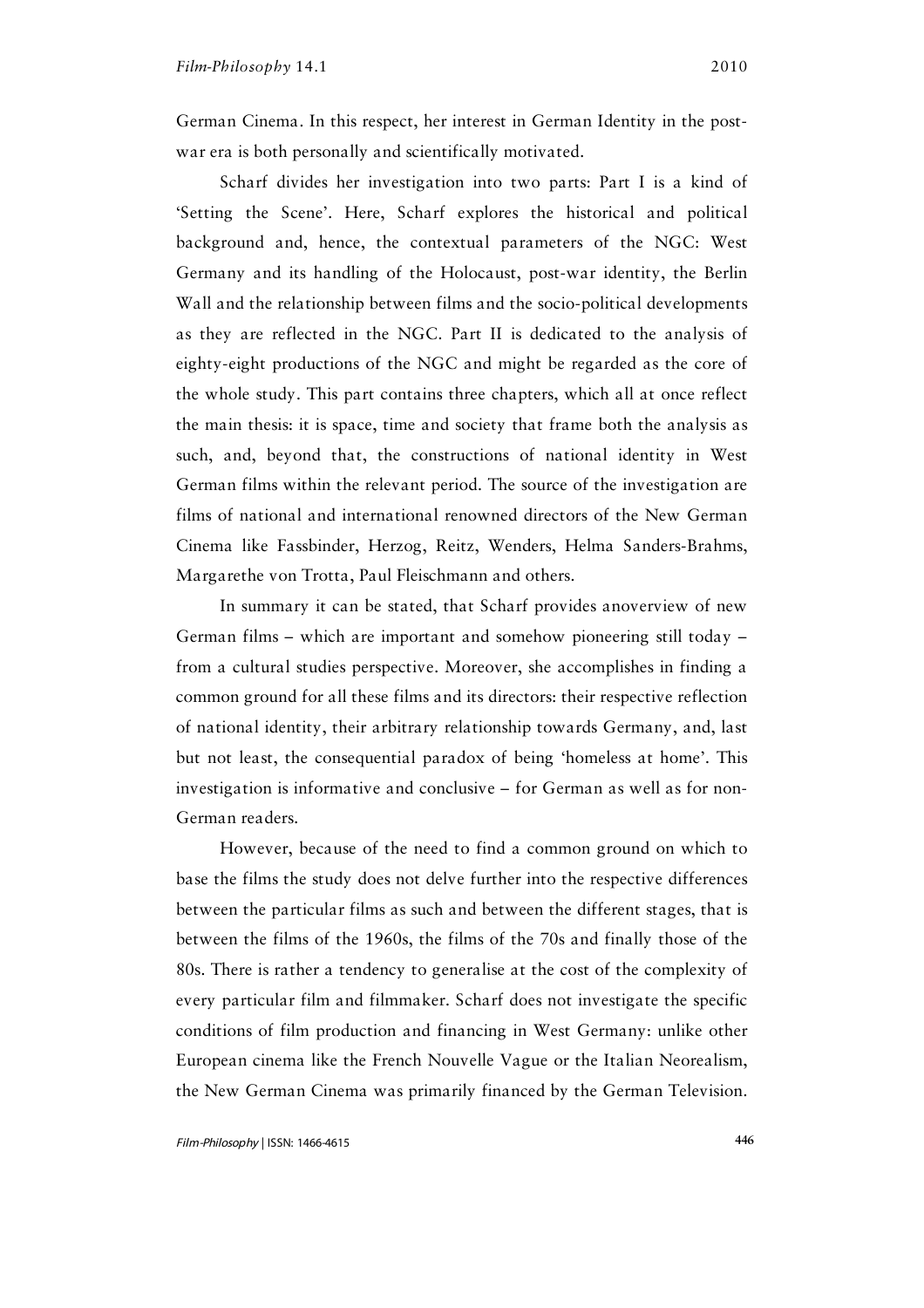Hence, the beginning and further history of the German Cinema is at the same time part of the history of the German TV.

Nevertheless, these omissions do not harm to the whole investigation. On the contrary, one would have gone beyond the scope of the essential question of national identity constructions if all other aspects of the New German Cinema had been considered. Thereby, this special cultural studies investigation is not only rewarding with regard to a particular era of films and filmmakers in (West) Germany and the questions of identity in this country in that period but it can also function as a point of departure for further studies, especially those of the contemporary German Cinema.

Following the two parts of the book and the unity of the three criteria mentioned above, I will take a closer look at the particular theses and arguments, and try to give some depictions of the analysed films.

## *Setting the Scene*

As a kind of a gimmick Scharf drafts her book like a screenplay: by entitling the first chapter 'Establishing Shot' she sets up the scene's setting, its location and protagonists. Here, she examines German history after 1945: the Allied occupation of Germany, the re-education and denazification policies and the division of West and East Germany. By referring to the work of German historians and Germanists like Gerd Knischewski and Mary Fulbrook, she points out that some of the special features of post-war German society were post-national sentiments and the favouring of substitute identities. On the contrary there was – especially among sons and daughters of the war generation – less national pride, a growing orientation towards Europe and a self-association with American values. Tightly but informatively enough, Scharf recounts the formation of reform movements in 1968, the student movement, the so-called *Außerparlamentarische Opposition* or APO (18) and finally the terrorist group RAF. Public debates were dominated by historical issues, above all the *Vergangenheitsbewältigung*, which could be translated as 'past processing' (18, 206). But there were also present- and future-orientated attempts, for example the idea of the constitutional patriotism, a concept brought in by the philosopher Jürgen Habermas. To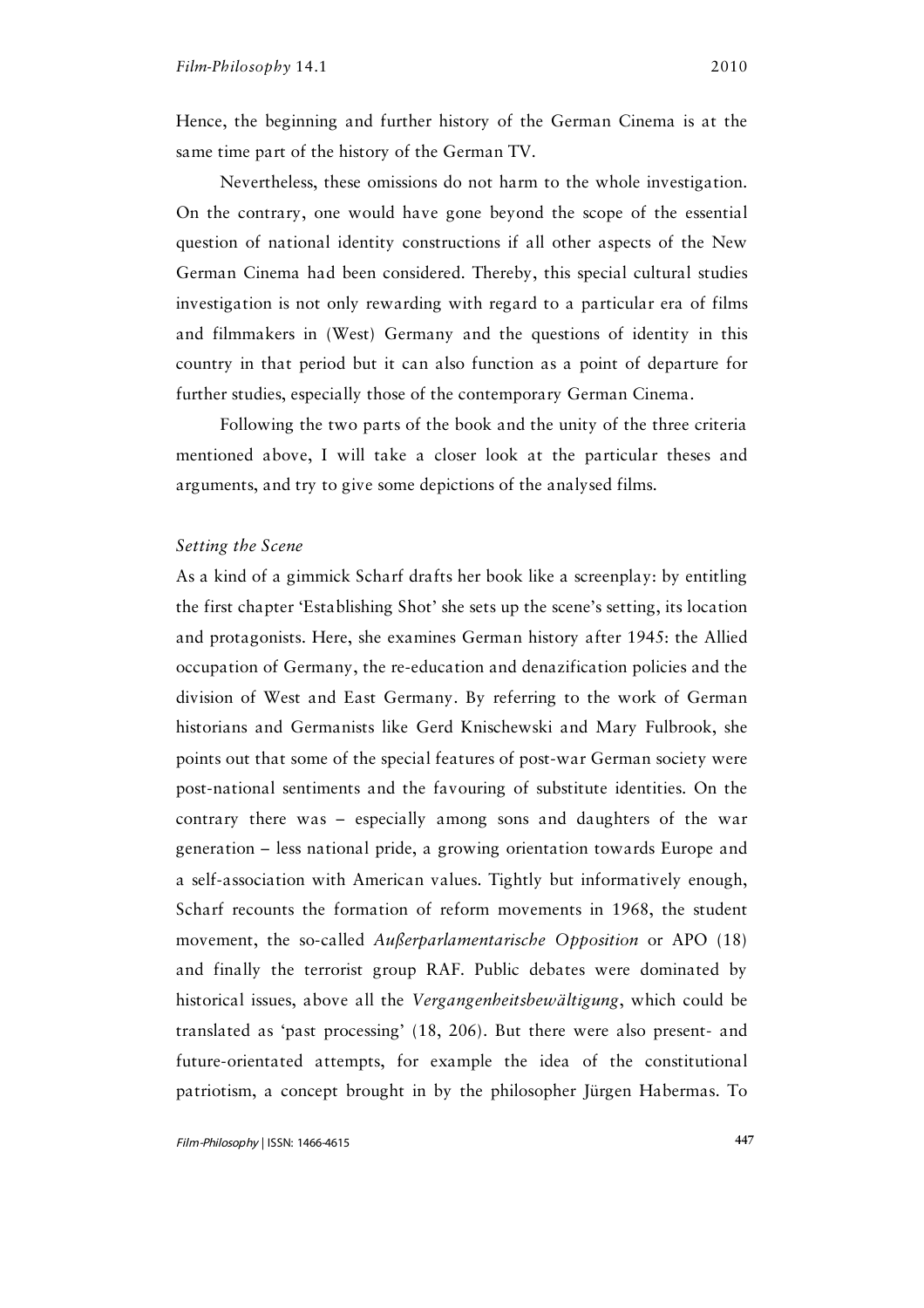solve the problem of German identity he proposed to substitute the allegiance to Germany as an ethnic or cultural group to a nation-state with particular democratic values. 'This national consciousness rising under the primacy of the political not only helped to develop a positive self-image of West-Germany; it also set the latter ideologically apart from East Germany. Regarding the problematic question of 'what it means to be German', it offered a post-national/pro-constitutional alternative to the former exclusively national conceptions' (20).

It is this complex backdrop, which formed the conceptions of self and identitiy in the NGC. The authors and directors, especially Rainer Werner Fassbinder, probably one of the most important and influential people within the NGC next to Alexander Kluge, chose a rather pessimistic approach by narrating tragedies with fatal endings in order to show what is wrong in the German society and to effect a societal change. Hence, as Scharf points out, the NGC was not only an artistic but also a socio-political movement. Accordingly, Scharf categorises the films of the NGC as 'social interventions since they used the medium's capacity to make narratives for change and resistance discursively available to a mass audience' (22). Referring to the NGC's founding members Alexander Kluge and Oskar Negt – they were one of 27 signatories to the 'Oberhausen Manifesto of 1962', which instigated the formation of the NGC – Scharf draws on the concept of *Gegenöffentlichkeit* or counter-public sphere, which contains a critique of the reigning public sphere. Thus, the NGC tried to break the silence of a society which was not able or not willing to face up to its Nazi past, and invited a dialogue within this society. In this regard, as Scharf suggests, the NGC had a democratic influence on West Germany 'as it contributed to a crucial national *Gegenöffentlichkeit* which prepared the ground for further changes' (31).

Scharfs depiction of the socio-political and intellectual scene in postwar West Germany in the first part of the book is very informative and interesting but the explanation of complex philosophical issues like those of Habermas, Kluge/Negt or even Paul Ricœur is a little on the short side. Yet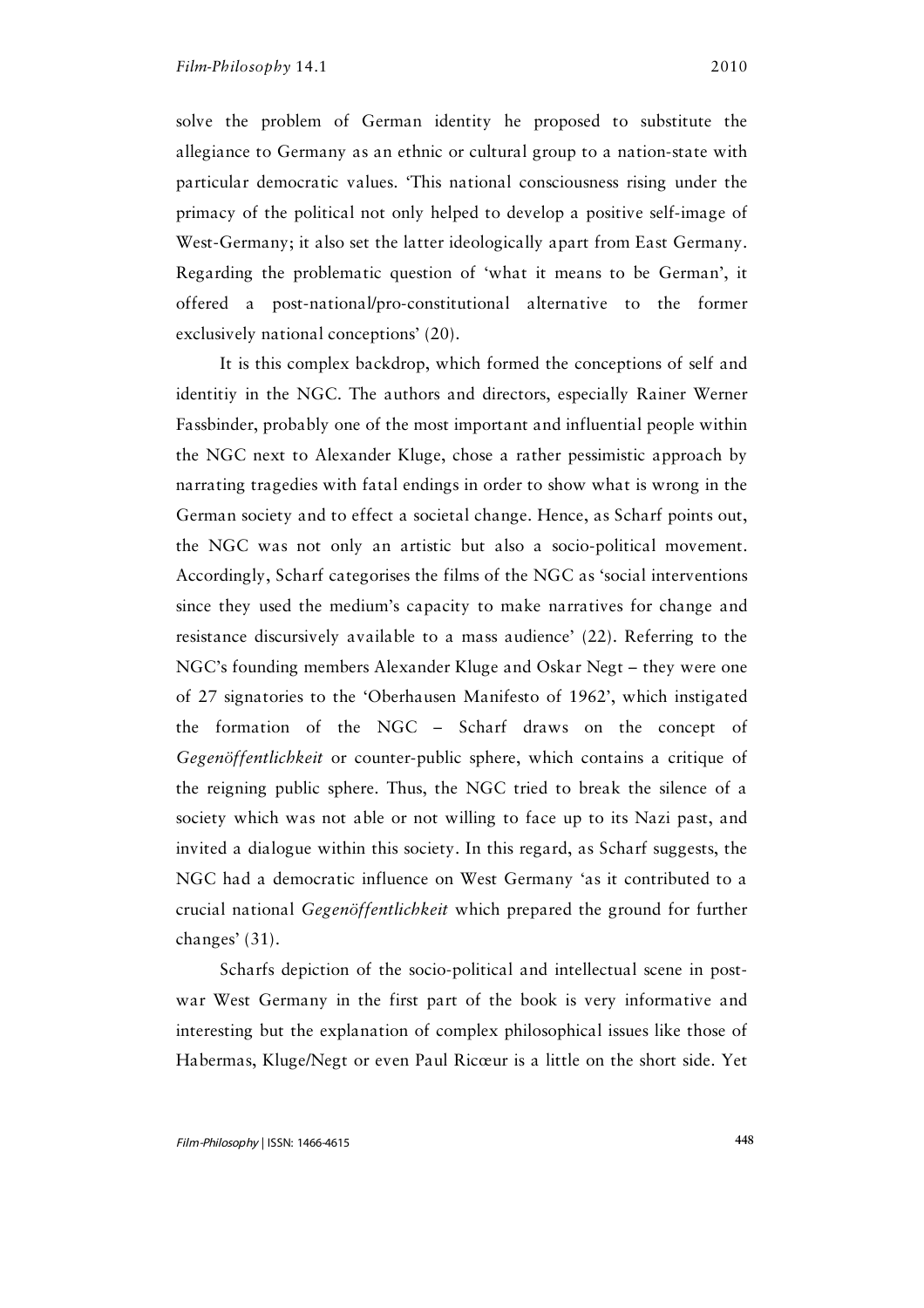Scharf sketches out those aspects which are crucial for her next examination: the construction and reflection of national identity in the NGC.

## *Space, Time, and Society*

The second and at the same time main part of the book contains the analysis of films of the NGC. However, the films are not differentiated in terms of particular stages of the New German Cinema, that is the 1960s, 70s and 80s. By the same token, Scharf does not distinguish the specific style or method of every particular director or author. Thus, Scharf considers the works not from a film studies perspective but instead – as a whole – from a cultural studies perspective. Obviously, this strategy cannot provide a differentiated and all-encompassing view. On the other hand, this method mirrors clearly the specific socio-political and intellectual climate within West Germany between the 1960s and the 1980s; it gives an overview of the artistic and intellectual answers towards the arbitrary concept of national identity; furthermore, it presents the socio-political strength of the NGC as a movement.

Scharf structures her analysis on the following key elements: 1. She examines the importance of 'place' and 'space' in the films. 2. She focuses on 'time', that means: past-, present- and future-representations within the films. 3. She considers films in their relationship to 'society' and its constitutive features.

In respect of place the author distinguishes: 1. The national place as such; the national 'inside', 2. National borders which mark its limits; the international zone, 3. Other national entities; the national outside (46). Scharf confronts conceptions of Home (*Heimat*) with those of Foreignness (*Fremde*). *Heimat* especially is a highly symbolic place in the German national imaginary and, respectively, *Heimat*-films must be regarded as an intrinsically West German phenomenon of the reconstruction era after WWII (49). In comparison, the directors of the NGC oppose a kind of Anti-*Heimat* with contrasting symbols and figures. Traditional *Heimat*-films symbolise life, warmth, happiness, purity and fulfilment, whereas the NGC films deal with death, loneliness, the absence of love and coldness, as Scharf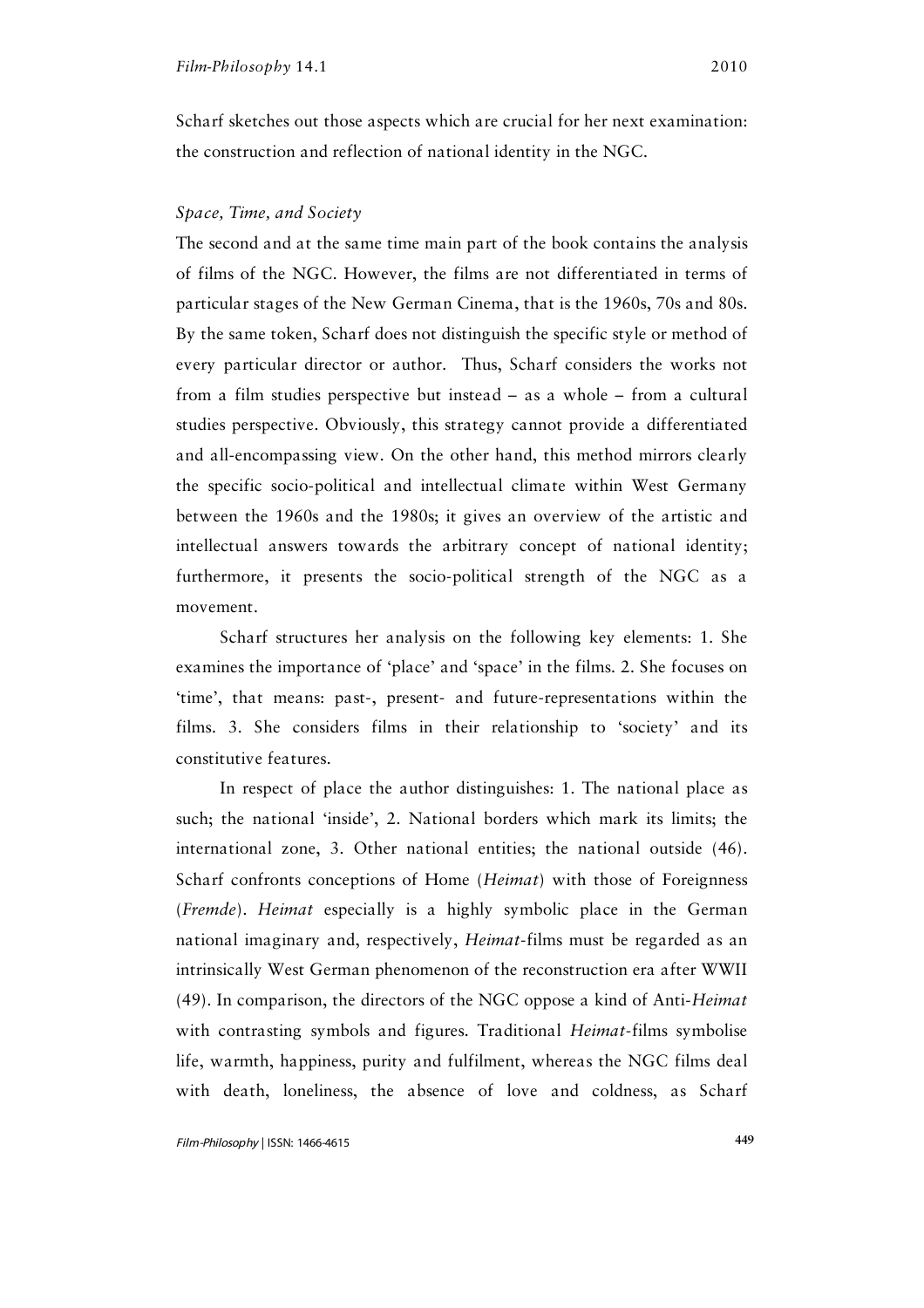demonstrates by analysing films of Herbert Achternbusch (*Servus Bayern / Bye Bye Bavaria*, 1977), Peter Fleischmann (*Jagdszenen aus Niederbayern / Hunting Scenes from Lower Bavaria*, 1968/9) and Edgar Reitz's *Heimat* (1984) series. The last especially gives weight to Scharf's idea of 'being homeless at home.' Reitz tells the story of a young soldier who returns traumatised from the First World War. Although being at home, that is in his village and with his family, he feels homeless. He leaves his village for America, because 'he realises that being "homeless" at home is more painful than being "homeless" in the *Fremde* where "homelessness" makes sense and, seemingly paradoxically, "belongs"' (62). Other films she investigates in regard of these aspects are Reinhard Hauff's *Der Mann auf der Mauer* (*The Man on the Wall*, 1982, and Wim Wenders's *Alice in den Städten* (*Alice in the Cities*, 1974). As Scharf concludes later on, the films of the NGC represent West Germany as a site of struggle over meaning, as a sensibility which includes, excludes and combines notions of *Heimat* and anti-*Heimat* as well as inside, border and outside (81).

The second important criterion is time: the films' reflections of past, presence and future. Scharf establishes a predominance of past-orientated approaches: 'the place called 'West-Germany' is in temporal terms largely represented as being stuck in the past' (137). Only a few of the films of the NGC go beyond accounts of temporal stasis by offering possible ways towards a positive presence and future. In this context, Scharf classifies the films of the NGC on the basis of the respective endings: She categorises eighty-eight NGC productions in terms of Happy Ending, Open Ending + (alluding to a happy ending), Happy Ending – (alluding to a disaster), and Tragedy/Death (123-133). The results reveal clearly the rather pessimistic traits of the New German Films between 1961 and 1989: Only 6% of them have Happy Endings, 12.5% have Open Endings, of which 6% end with an impending death. 69% or 61 of 88 films are tragedies of which 48% or 42 end with death (122-133). Those facts are illuminating in respect of the German cinema in general as well as of contemporary German films, insofar as the contemporary German cinema, i.e., the so-called Berliner Schule, is rather pessimistic, laconic and realistic at the same time. Representations of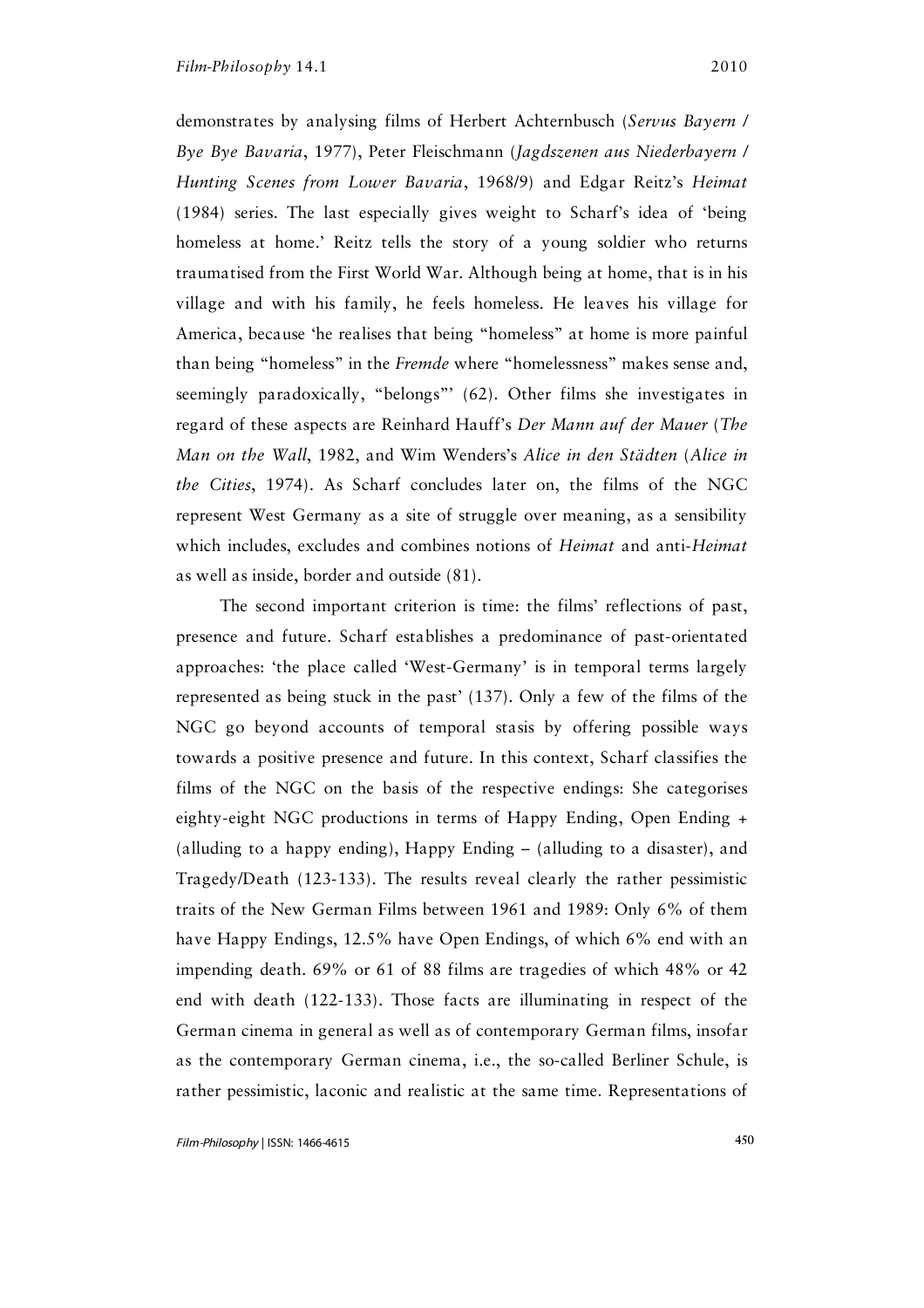Germanness and national identity might have changed after German-German reunification in 1989 and, furthermore, in a time of globalisation, but they do still exist. In this regard, Scharf's investigation can be regarded as a basis to which further examination (from a cultural studies or a film studies perspective) of the German and European cinema could relate. It would be very interesting to compare the constructions of national identity and present- or future-orientations of the NGC with those of the post-NGC, whose most renowned and important directors are Hans-Christian Schmid (*Storm*, 2009) and Fatih Akin (*Gegen die Wand* / *Head-On*, 2004). The German-Turkish filmmaker Akin represents the so called Second and Third Generation: sons and daughters of migrants which came to Germany in the 1950s and 60s. Akin's films address Germans from a multicultural view and, hence, thematise not only a new German identity but also an European identity.

A third key element of the analysis is 'society'. Besides place and time, a national way of being in the world has social dimensions. Scharf offers a discussion of the complex concepts of *Gemeinschaft* and *Gesellschaft* – community and society – in terms of the German sociologist Ferdinand Tönnies. Scharf's film anlayses focus on conceptions of Self and Otherness, of inclusion and exclusion as well as of I- and We-characters. One of the most important films in this regard is Rainer Werner Fassbinder's *Angst essen Seele auf* (*Fear eats the Soul*, 1974). This film is loosely connected to Douglas Sirk's *All That Heaven Allows* (1955) and deals with the taboo of love between generations as well as between members of different ethnic groups within a more or less homogenous and conservative society. Emmi, a sixty-year-old cleaning woman falls in love with Ali, a Moroccan guest worker. They are confronted with both prejudice and hate, which challenge their love. As Scharf points out convincingly the protagonists meet as 'two existentially "homeless" characters who have nothing left to lose except their life' (189). Emmi and Ali struggle to save themselves and one another through a love which will compensate for their lack and offer a new kind of home. However, both of them stay homeless: Ali is home sick in the *Fremde*, Emmi is homeless at home (191).